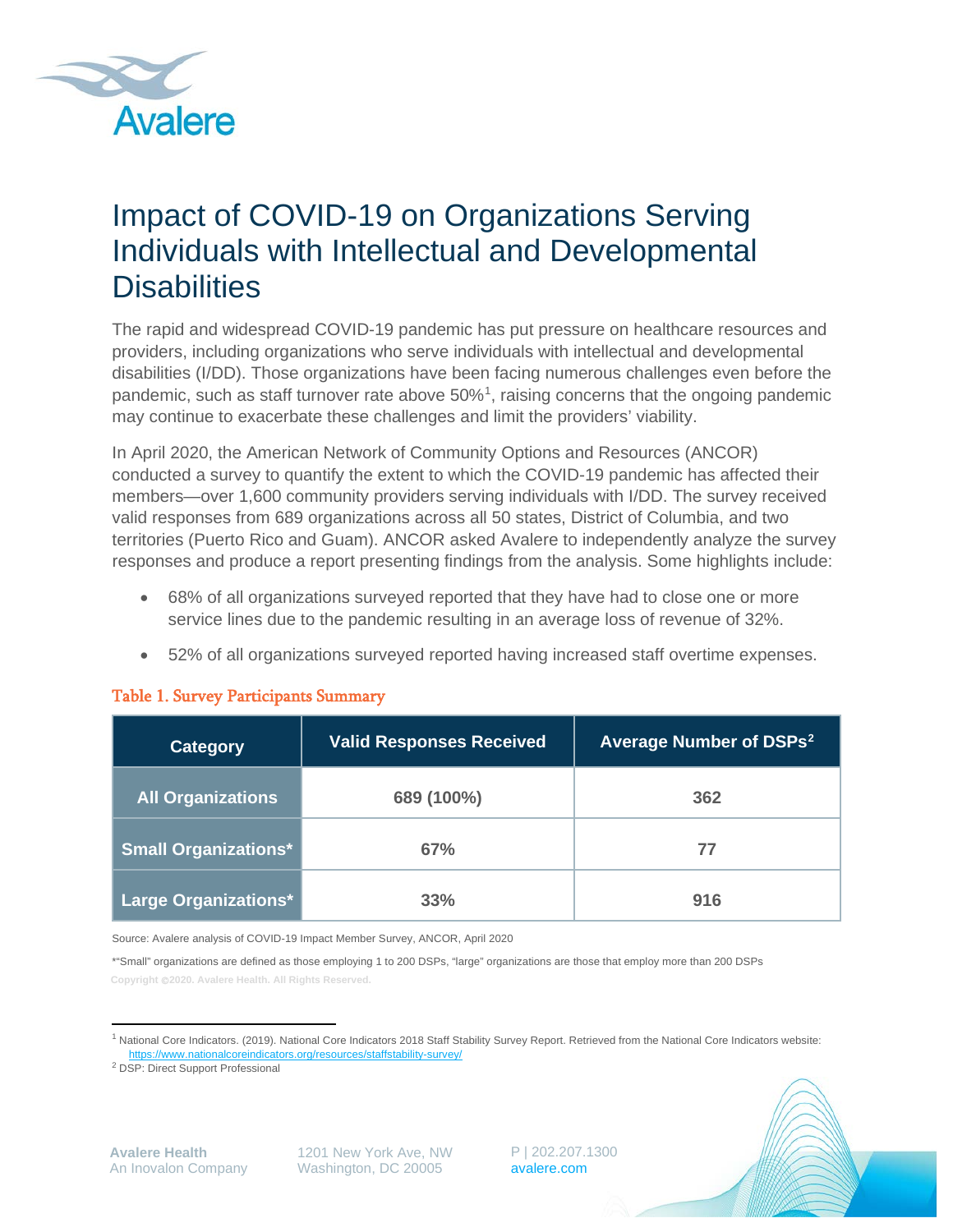## **The Majority of Respondents Reported Having to Close I/DD Service Lines Due to Government Orders Regarding COVID-19**

Organizations were asked whether they had to stop providing services as a direct result of a government order. Most of the organizations surveyed (468, or 68%) had to close at least one of their I/DD service lines. On average, each of the organizations closed 3 I/DD service lines, with day programs (54%), supported employment (31%), and transportation (19%) being the most frequently closed services.

Respondents were also asked about the annual revenue loss from the closed I/DD services. On average, closed business lines accounted for 32% of the annual revenue. Smaller organizations were disproportionately impacted, as closed service lines accounted for 40% of their annual revenue, 9 percentage points higher than large organizations serving individuals with I/DD.

| <b>Survey Question</b>                  | <b>All</b><br><b>Organizations</b> | <b>Small</b><br><b>Organizations</b> |           |
|-----------------------------------------|------------------------------------|--------------------------------------|-----------|
| <b>Closure of Any I/DD Service Line</b> | 468 (68%)                          | 290 (63%)                            | 178 (78%) |
| % of Annual Revenue                     | 32%                                | 40%                                  | 31%       |

#### Table 2. Organizations Required to Close I/DD Service Line by Government Order

Source: Avalere analysis of COVID-19 Impact Member Survey, ANCOR, April 2020

**Copyright 2020. Avalere Health. All Rights Reserved.**

## **Staff-Related Costs Present a Barrier for Organizations Serving Individuals with I/DD During the COVID-19 Pandemic**

Organizations were asked to indicate how the COVID-19 pandemic was affecting their ability to train staff and onboard new employees, as well as how it was impacting their overall staff costs. Over half of respondents (52%) reported additional expenses associated with staff overtime, \$77,000 per month, on average. Almost one-third of the respondents (27%) indicated they had expenses associated with shifting staff training modality from in-person to some other modality, incurring additional monthly costs of \$16,000 on average, while 25% had to suspend the training all together. In addition, 21% of organizations reported additional expenses associated with onboarding new employees due to COVID-19 (e.g., lack of opened fingerprinting locations or insufficient amount of personal protective equipment or cleaning supplies available), costing them on average \$28,000 more per month. One-third of organizations had to suspend hiring.

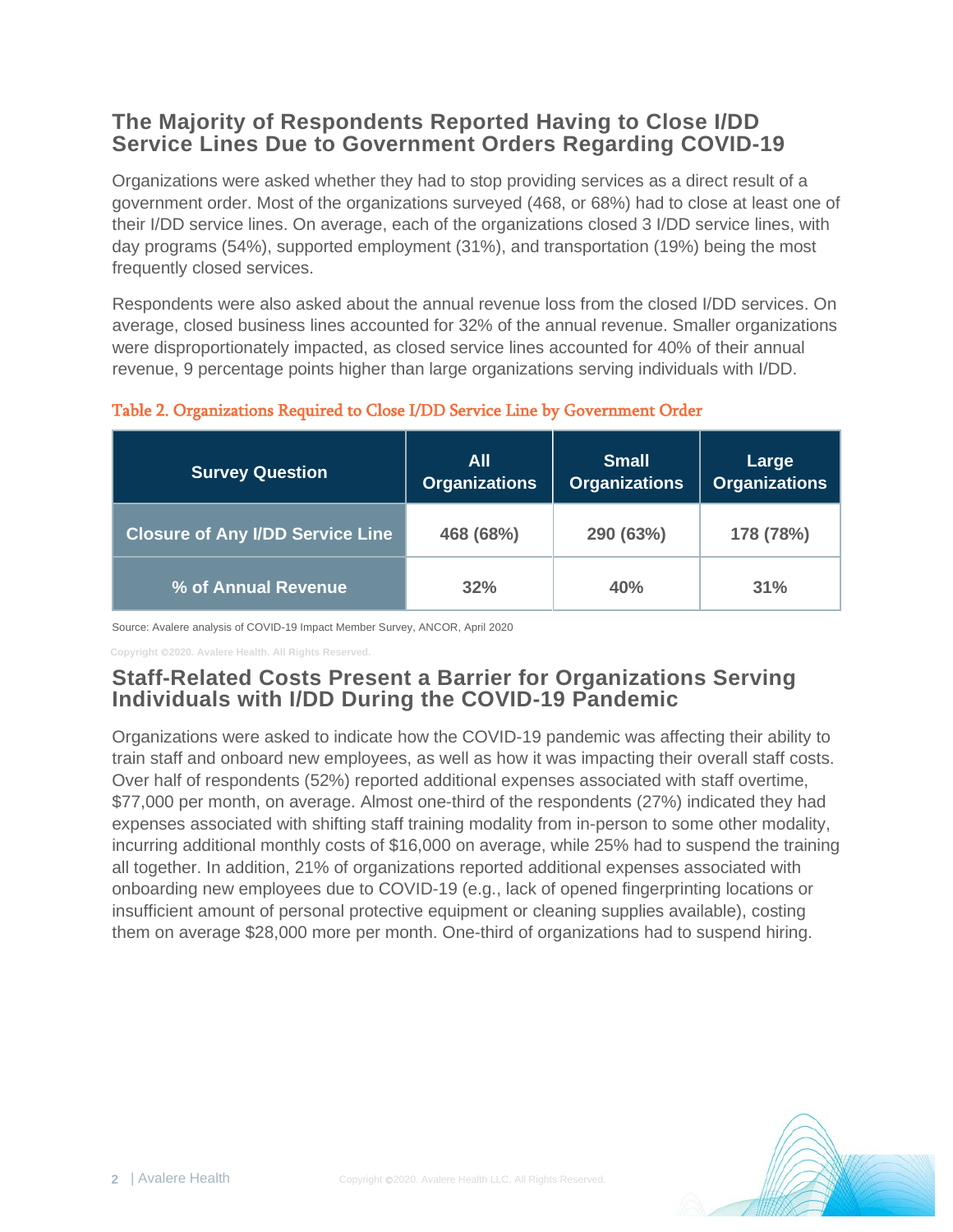Table 3. Additional Staff-Related Costs Among Organizations Serving Individuals with I/DD Due to COVID-19 Pandemic

| <b>Expense Category</b>                              | <b>Staff Overtime</b> | <b>Onboarding</b> | <b>Training</b> |
|------------------------------------------------------|-----------------------|-------------------|-----------------|
| N                                                    | 689 (100%)            | 679 (98%)         | 684 (99%)       |
| <b>Yes</b>                                           | 52%                   | 21%               | 27%             |
| <b>No</b>                                            | 48%                   | 46%               | 48%             |
| <b>Function Suspended</b>                            | N/A                   | 33%               | 25%             |
| <b>Annualized Average</b><br><b>Additional Cost*</b> | \$930,172             | \$342,751         | \$196,678       |
| % of Annual Revenue                                  | 4%                    | $1\%$             | $1\%$           |

Source: Avalere analysis of COVID-19 Impact Member Survey, ANCOR, April 2020

\*Refers to organizations that indicated they faced shifts in training modality, onboarding difficulties, and overtime.

**Copyright 2020. Avalere Health. All Rights Reserved.**

### **Impact of State-Mandated Closures and Increased Expenditures on Viability of Organizations Serving Individuals with I/DD**

Based on the data reported by the surveyed organizations, Avalere estimated that revenue loss from the closed I/DD services lines combined with the additional expenditures related to training, onboarding, and overtime accounts for about 40% of annual revenue, on average.

Avalere also used organization-reported cash-on-hand (COH) to estimate how long these funds may sustain operations before the organization is no longer able to meet its immediate financial obligations. On average, organizations serving individuals with I/DD have enough cash to keep business afloat for a little over 1 month. Stated differently, half of respondents would not be able to stay in business for much more than 1 month given their financial resources.

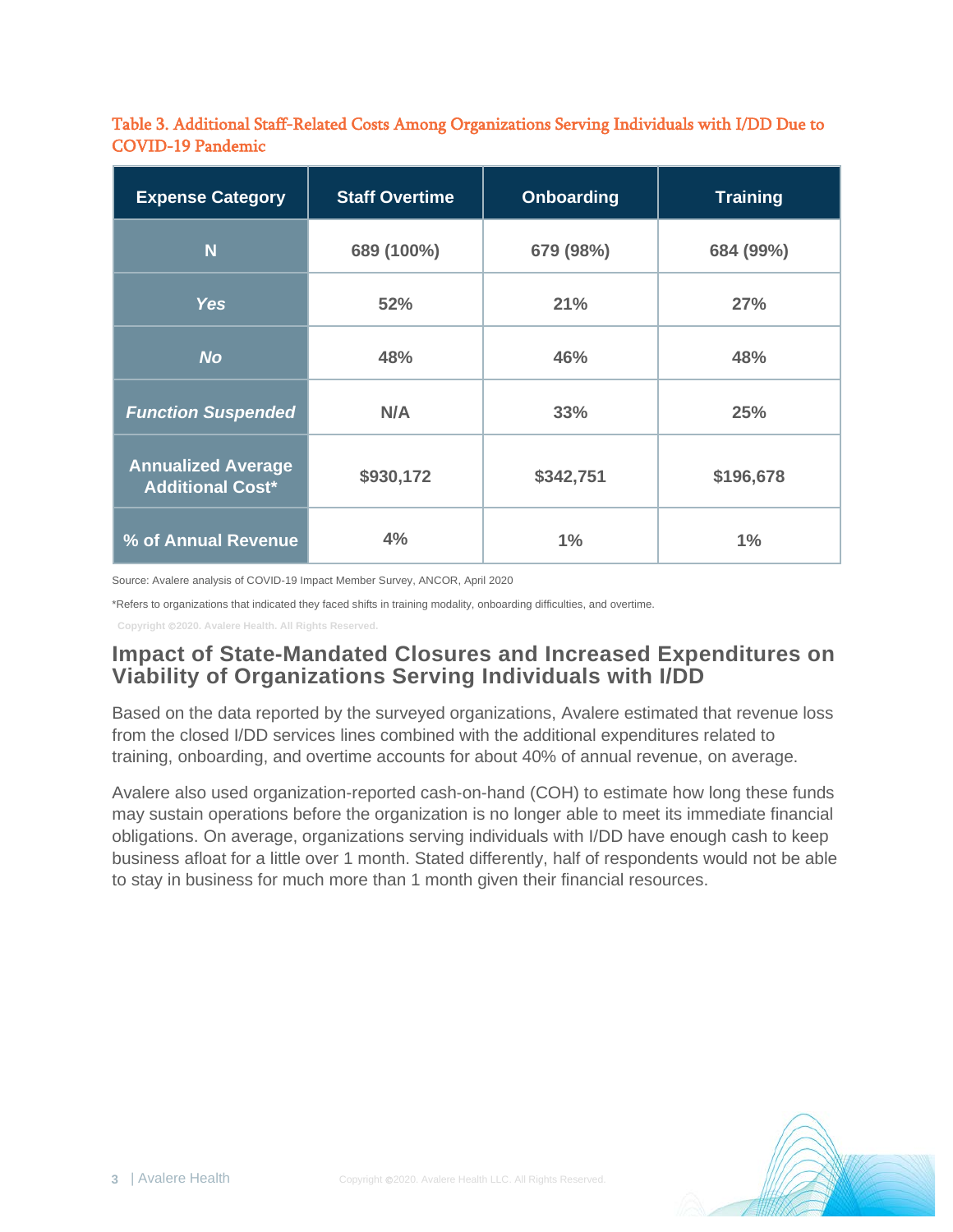| <b>Category</b>                | <b>Cash-on-Hand as</b><br>% of Annual<br><b>Revenue</b> | <b>Months of Sustained</b><br><b>Operations Threshold</b> | <b>Number of</b><br><b>Organizations Not</b><br><b>Able to Operate</b><br><b>Beyond Threshold</b> |
|--------------------------------|---------------------------------------------------------|-----------------------------------------------------------|---------------------------------------------------------------------------------------------------|
| N                              | 598 (87%)                                               | 598 (87%)                                                 | 598 (87%)                                                                                         |
| <b>All Organizations</b>       | 10%                                                     | 1.2                                                       | <b>55%</b>                                                                                        |
| <b>Small</b><br>Organizations* | 15%                                                     | 1.8                                                       | 60%                                                                                               |
| Large<br>Organizations*        | 9%                                                      | 1.1                                                       | 61%                                                                                               |

#### Table 4. Financial Viability of Organizations Serving Individuals with I/DD

Source: Avalere analysis of COVID-19 Impact Member Survey, ANCOR, April 2020

\*"Small" organizations defined as those employing 1 to 200 DSPs, "large" organizations are those that employ more than 200 DSPs

\*\*New Expenses include costs incurred from shifting training modality, new onboarding expenses, and overtime cost.

**Copyright 2020. Avalere Health. All Rights Reserved.**

## **Organizations Serving Individuals with I/DD Face Many Challenges due to COVID-19 Pandemic**

Organizations serving individuals with I/DD were also asked an open-ended question about the main challenges of the COVID-19 crisis. Responses often spanned several different challenges. Accordingly, Avalere reviewed the full set of responses, then created 10 categories to summarize the types of challenges affecting the organizations. Response mapping is not mutually exclusive, meaning that each response may be counted towards multiple COVID-19 related challenges.